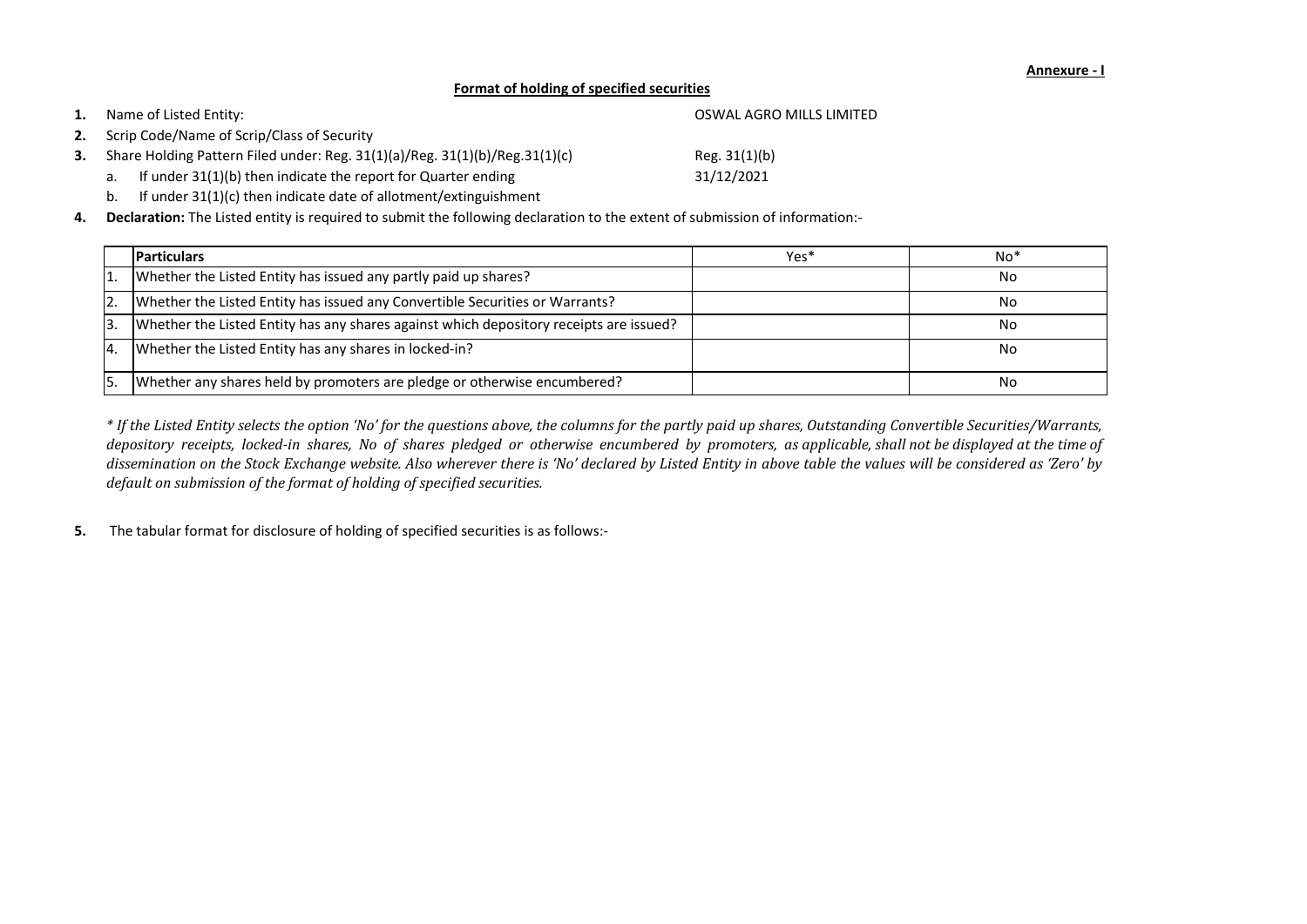|      |                                                                                        |        |                  |               |                   |                   |                        | Table I - Summary Statement holding of specified securities |                     |                                                          |              |                      |                   |                                                                                |         |                      |                |
|------|----------------------------------------------------------------------------------------|--------|------------------|---------------|-------------------|-------------------|------------------------|-------------------------------------------------------------|---------------------|----------------------------------------------------------|--------------|----------------------|-------------------|--------------------------------------------------------------------------------|---------|----------------------|----------------|
|      | Categor   Category of shareholder   Nos. of shareh   No. of fully paid   No. of Partly |        |                  |               | No. of shares     | Total nos. shares | Shareholding as a %    |                                                             |                     | Number of Voting Rights held in each class of securities |              | <b>No. of Shares</b> |                   | Shareholding, as Number of Locked Number of Shares pledged or Number of equity |         |                      |                |
|      |                                                                                        | olders | up equity shares | paid-up       | underlying        | held              | of total no. of shares |                                                             |                     |                                                          |              | Underlying           | a % assuming full | in shares                                                                      |         | otherwise encumbered | shares held in |
|      |                                                                                        |        | held             | equity shares | <b>Depository</b> |                   | (calculated as per     |                                                             |                     |                                                          |              | Outstanding          | conversion of     |                                                                                |         |                      | dematerialized |
|      |                                                                                        |        |                  | held          | Receipts          |                   | <b>SCRR, 1957)</b>     |                                                             |                     |                                                          |              | convertible          | convertible       |                                                                                |         |                      | form           |
|      |                                                                                        |        |                  |               |                   |                   | As a % of $(A+B+C2)$   |                                                             | No of Voting Rights |                                                          | Total as a   | securities           | securities (as a  | No. (a)<br>As a                                                                | No. (a) | As a                 |                |
|      |                                                                                        |        |                  |               |                   |                   |                        |                                                             |                     | Total                                                    | % of (A+B+C) | (including           | percentage of     | % of                                                                           |         | % of total           |                |
|      |                                                                                        |        |                  |               |                   |                   |                        | <b>Class:Equity</b>                                         | Classeg:y           |                                                          |              | Warrants)            | diluted share     | total                                                                          |         | Shares held (b)      |                |
|      |                                                                                        |        |                  |               |                   |                   |                        |                                                             |                     |                                                          |              |                      | capital)          | <b>Shares</b>                                                                  |         |                      |                |
|      |                                                                                        |        |                  |               |                   |                   |                        |                                                             |                     |                                                          |              |                      |                   | held (b)                                                                       |         |                      |                |
|      |                                                                                        |        |                  |               |                   |                   |                        |                                                             |                     |                                                          |              |                      | As a % of         |                                                                                |         |                      |                |
| (1)  | (II)                                                                                   | (III)  | (IV)             | (V)           | (VI)              | (VII)=(IV)+(V)+   | (VIII)                 |                                                             |                     | (IX)                                                     |              | (X)                  | (XI)= (VII)+(X)   | (XII)                                                                          |         | (XIII)               | (XIV)          |
|      |                                                                                        |        |                  |               |                   | (VI)              |                        |                                                             |                     |                                                          |              |                      |                   |                                                                                |         |                      |                |
| (A)  | <b>Promoter &amp; Promoter</b>                                                         |        | 56033682         |               |                   | 56033682          | 41.74                  | 56033682                                                    |                     | 56033682.00                                              | 41.74        |                      | 41.74             |                                                                                |         |                      | 56033682       |
|      | Group                                                                                  |        |                  |               |                   |                   |                        |                                                             |                     |                                                          |              |                      |                   |                                                                                |         |                      |                |
| (B)  | <b>Public</b>                                                                          | 194760 | 78200828         |               |                   | 78200828          | 58.26                  | 78200828                                                    |                     | 78200828.00                                              | 58.26        |                      | 58.26             |                                                                                | 2656659 | 3.40                 | 54508302       |
| (C)  | Non Promoter-Non                                                                       |        |                  |               |                   |                   |                        |                                                             |                     |                                                          |              |                      |                   |                                                                                |         |                      |                |
|      | <b>Public</b>                                                                          |        |                  |               |                   |                   |                        |                                                             |                     |                                                          |              |                      |                   |                                                                                |         |                      |                |
| (C1) | <b>Shares underlying DRs</b>                                                           |        |                  |               | 266               | 266               |                        | 266                                                         |                     | 266                                                      | 0.00         |                      |                   |                                                                                |         |                      | 266            |
| (C2) | Shares held by                                                                         |        | 00               |               |                   |                   | 0.00                   | 00                                                          |                     |                                                          | 0.00         |                      | 0.00              |                                                                                |         |                      |                |
|      | <b>Employee Trusts</b>                                                                 |        |                  |               |                   |                   |                        |                                                             |                     |                                                          |              |                      |                   |                                                                                |         |                      |                |
|      | <b>Total</b>                                                                           | 194766 | 134234510        |               | 266               | 134234776         | 100.00                 | 134234776                                                   | 0.00                | 134234776.00                                             | 100.00       |                      | 100.00            | 0.00                                                                           | 2656659 | 3.40                 | 110542250      |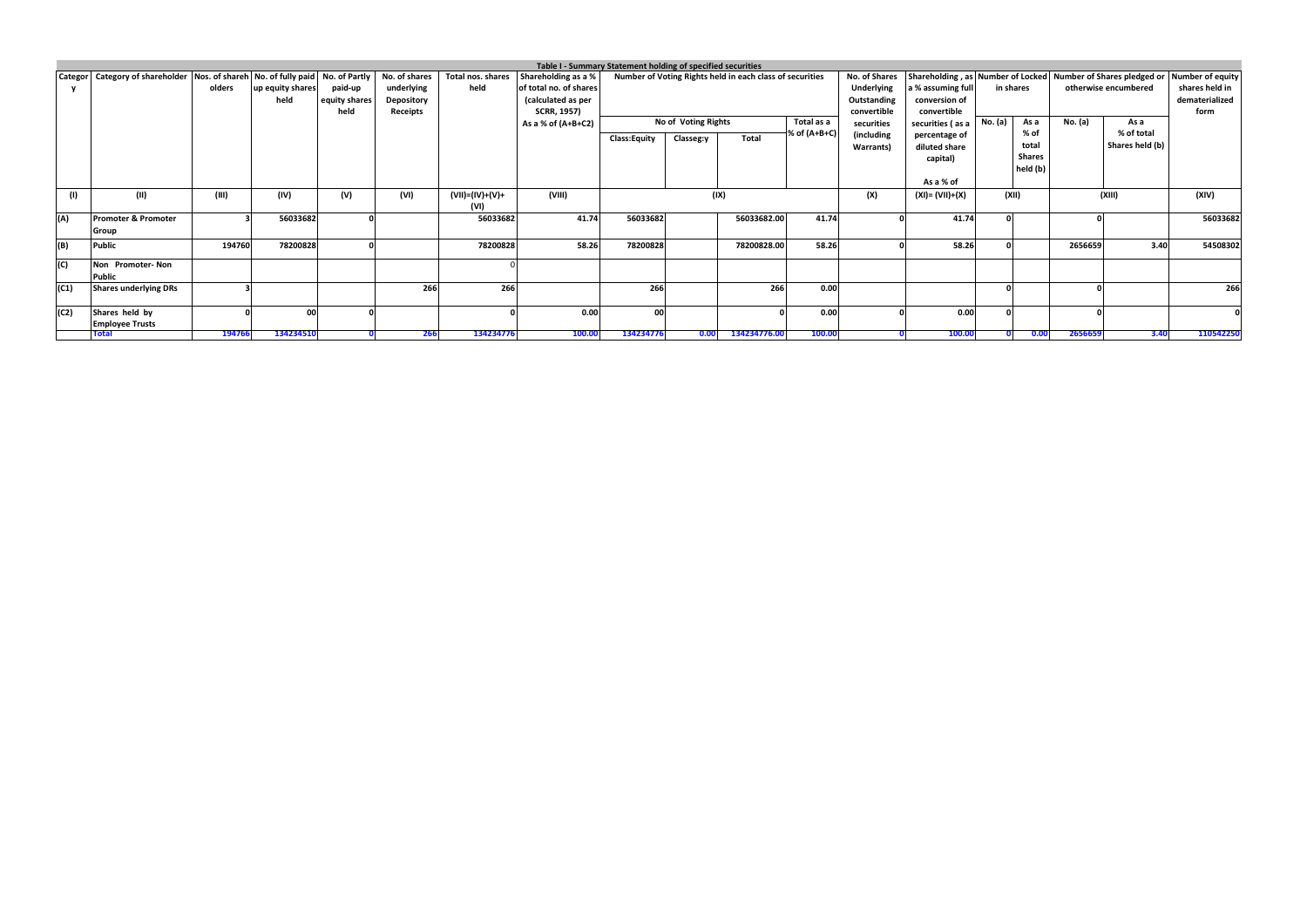|                | Table II - Statement showing shareholding pattern of the Promoter and Promoter Group<br>Shareholding, as a % Number of Locked in Number of Shares<br>Nos. of shares Total nos. shares Shareholdin Number of Voting Rights held in each class of |                                                                                      |            |        |                                                                         |                        |                                                    |                    |                                                        |                                       |                 |          |                                                                                                     |                                                                                    |         |                                                 |                                    |                                           |                                                                   |
|----------------|-------------------------------------------------------------------------------------------------------------------------------------------------------------------------------------------------------------------------------------------------|--------------------------------------------------------------------------------------|------------|--------|-------------------------------------------------------------------------|------------------------|----------------------------------------------------|--------------------|--------------------------------------------------------|---------------------------------------|-----------------|----------|-----------------------------------------------------------------------------------------------------|------------------------------------------------------------------------------------|---------|-------------------------------------------------|------------------------------------|-------------------------------------------|-------------------------------------------------------------------|
|                | Category & Name of the<br><b>Shareholders</b>                                                                                                                                                                                                   | Entity type i.e. PAN<br>promoter OR<br>promoter group<br>entity (except<br>promotor) |            | No. of | No. of fully paid<br>shareholder up equity shares equity shares<br>held | Partly paid-up<br>held | underlying<br><b>Depository</b><br><b>Receipts</b> | held               | g %<br>calculated as<br>per SCRR,<br>1957<br>As a % of | securities                            |                 |          | <b>No. of Shares</b><br><b>Underlying</b><br>Outstanding<br>convertible<br>securities<br>(including | assuming full<br>conversion of<br>convertible<br>securities (as a<br>percentage of | shares  |                                                 | pledged or otherwise<br>encumbered |                                           | <b>Number of equity</b><br>shares held in<br>dematerializ ed form |
|                |                                                                                                                                                                                                                                                 |                                                                                      |            |        |                                                                         |                        |                                                    |                    | $(A+B+C2)$                                             | No of Voting Rights<br><b>Class X</b> | Class Y   Total |          | Total as a %<br><b>Warrants</b> )<br>of Total<br><b>Voting rights</b>                               | diluted share capital)<br>as a<br>% of A+B+C2                                      | No. (a) | As a<br>% of total<br><b>Shares</b><br>held (b) | No. (a)                            | As a<br>% of total<br>share s held<br>(b) |                                                                   |
| $\mathbf{1}$   | (1)<br>Indian                                                                                                                                                                                                                                   |                                                                                      | (II)       | (III)  | (IV)                                                                    | (V)                    | (VI)                                               | (VII)=(IV)+(V)+(VI | (VIII)                                                 |                                       |                 | (IX)     | (X)                                                                                                 | (XI)= (VII)+(X)                                                                    |         | (XII)                                           |                                    | (XIII)                                    | (XIV)                                                             |
|                | (a) Individual/Hindu Undivided Family                                                                                                                                                                                                           |                                                                                      |            |        | 56026460                                                                |                        |                                                    | 56026460           | 41.74                                                  | 56026460                              |                 | 56026460 | 41.74                                                                                               | 41.74                                                                              |         | 0.00                                            |                                    | 0.00                                      | 56026460                                                          |
|                | <b>ARUNA OSWAL</b>                                                                                                                                                                                                                              |                                                                                      | AAGPO8748M |        | 56026460                                                                |                        |                                                    | 56026460           | 41.74                                                  | 56026460                              |                 | 56026460 | 41.74                                                                                               | 41.74                                                                              |         | 0.00                                            |                                    | 0.00                                      | 56026460                                                          |
|                | (b) Central Government/State<br>Government(s)                                                                                                                                                                                                   |                                                                                      |            |        |                                                                         |                        |                                                    |                    | 0.00                                                   |                                       |                 |          | 0.00                                                                                                | 0.00                                                                               |         | 0.00                                            |                                    | 0.00                                      |                                                                   |
|                | (c) Financial Institutions/Banks                                                                                                                                                                                                                |                                                                                      |            |        |                                                                         |                        |                                                    | $\Omega$           | 0.00                                                   |                                       |                 |          | 0.00                                                                                                | 0.00                                                                               |         | 0.00                                            |                                    | 0.00                                      | $\Omega$                                                          |
|                | (d) Any Other (Specify)                                                                                                                                                                                                                         |                                                                                      |            |        | 7222                                                                    |                        |                                                    | 7222               | 0.01                                                   | 7222                                  |                 | 7222     | 0.01                                                                                                | 0.01                                                                               |         | 0.00                                            |                                    | 0.00                                      | 7222                                                              |
|                | P C MEDIA SYSTEMS LIMITED                                                                                                                                                                                                                       | Promoter                                                                             | AAACP4549A |        | 6222                                                                    |                        |                                                    | 6222               | 0.00                                                   | 6222                                  |                 | 6222     | 0.00                                                                                                | 0.00                                                                               |         | 0.00                                            |                                    | 0.00                                      | 6222                                                              |
|                | <b>OSWAL GREENTECH LIMITED</b>                                                                                                                                                                                                                  | Promoter                                                                             | AAACO1665L |        | 1000                                                                    |                        |                                                    | 1000               | 0.00                                                   | 1000                                  |                 | 1000     | 0.00                                                                                                | 0.00                                                                               |         | 0.00                                            |                                    | 0.00                                      | 1000                                                              |
|                | Sub Total (A)(1)                                                                                                                                                                                                                                |                                                                                      |            |        | 56033682                                                                |                        |                                                    | 56033682           | 41.74                                                  | 56033682                              |                 | 56033682 | 41.74                                                                                               | 41.74                                                                              |         | 0.00                                            |                                    | 0.00                                      | 56033682                                                          |
| $\overline{2}$ | <b>Foreign</b>                                                                                                                                                                                                                                  |                                                                                      |            |        |                                                                         |                        |                                                    |                    | 0.00                                                   |                                       |                 |          | 0.00                                                                                                | 0.00                                                                               |         | 0.00                                            |                                    | 0.00                                      |                                                                   |
|                | (a) Individual/Non Resident<br>Individual/Foreign Individual                                                                                                                                                                                    |                                                                                      |            |        |                                                                         |                        |                                                    |                    | 0.00                                                   |                                       |                 |          | 0.00                                                                                                | 0.00                                                                               |         | 0.00                                            |                                    | 0.00                                      |                                                                   |
| (b)            | Government                                                                                                                                                                                                                                      |                                                                                      |            |        |                                                                         |                        |                                                    |                    | 0.00                                                   |                                       |                 |          | 0.00                                                                                                | 0.00                                                                               |         | 0.00                                            |                                    | 0.00                                      |                                                                   |
|                | (c) Institutions                                                                                                                                                                                                                                |                                                                                      |            |        |                                                                         |                        |                                                    |                    | 0.00                                                   |                                       |                 |          | 0.00                                                                                                | 0.00                                                                               |         | 0.00                                            |                                    | 0.00                                      |                                                                   |
|                | (d) Foreign Portfolio Investor                                                                                                                                                                                                                  |                                                                                      |            |        |                                                                         |                        |                                                    |                    | 0.00                                                   |                                       |                 |          | 0.00                                                                                                | 0.00                                                                               |         | 0.00                                            |                                    | 0.00                                      |                                                                   |
|                | (e) Any Other (Specify)                                                                                                                                                                                                                         |                                                                                      |            |        |                                                                         |                        |                                                    |                    | 0.00                                                   |                                       |                 |          | 0.00                                                                                                | 0.00                                                                               |         | 0.00                                            |                                    | 0.00                                      |                                                                   |
|                | Sub Total (A)(2)                                                                                                                                                                                                                                |                                                                                      |            |        |                                                                         |                        |                                                    |                    | 0.00                                                   |                                       |                 |          | 0.00                                                                                                | 0.00                                                                               |         | 0.00                                            |                                    | 0.00                                      |                                                                   |
|                | <b>Total Shareholding of Promoter and</b><br>Promoter Group (A)= (A)(1)+(A)(2)                                                                                                                                                                  |                                                                                      |            |        | 56033682                                                                |                        |                                                    | 56033682           | 41.74                                                  | 56033682                              |                 | 56033682 | 41.74                                                                                               | 41.74                                                                              |         | 0.00                                            |                                    | 0.00                                      | 56033682                                                          |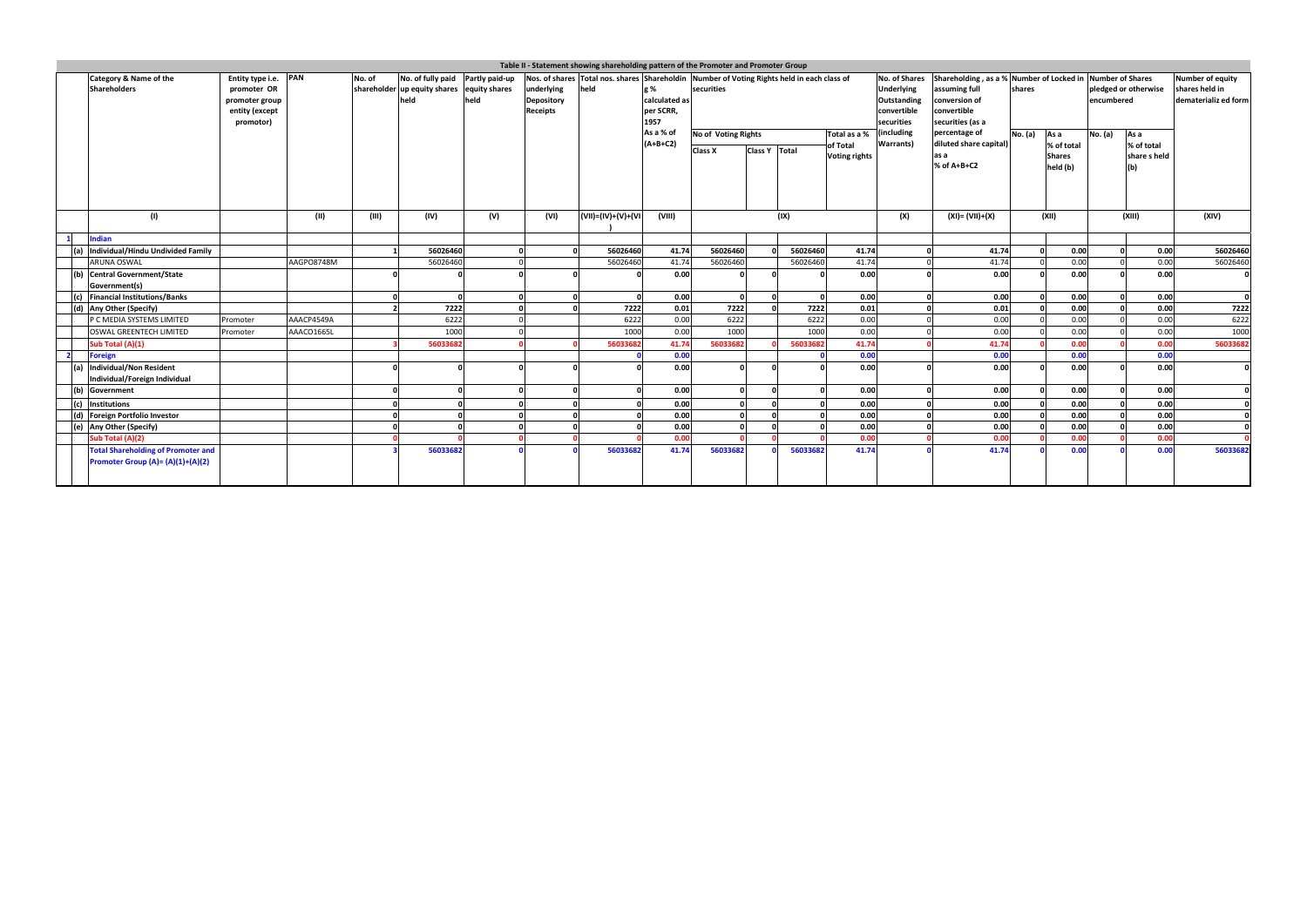|                     | Category & Name of                           | PAN                   | Nos. of                 | No. of fully          | Partly paid- | Nos. of shares             | Total nos.           | Sharehol ding %             | Table III - Statement showing shareholding pattern of the Public shareholder<br>Number of Voting Rights held in each class of |                                 |                                        | No. of Shares              | Total shareholding,            | Number of Locked in     |                                          | Number of Shares pledged or | Number of                 |                           |
|---------------------|----------------------------------------------|-----------------------|-------------------------|-----------------------|--------------|----------------------------|----------------------|-----------------------------|-------------------------------------------------------------------------------------------------------------------------------|---------------------------------|----------------------------------------|----------------------------|--------------------------------|-------------------------|------------------------------------------|-----------------------------|---------------------------|---------------------------|
|                     | the Shareholders                             |                       | shareholder             | paid up               | up equity    | underlying                 | shares held          | calculate d as              |                                                                                                                               | securities                      |                                        | <b>Underlying</b>          | as a % assuming full           |                         | shares                                   |                             | otherwise encumbered      | equity shares             |
|                     |                                              |                       |                         | equity shares<br>held | shares held  | Depository<br>Receipts     |                      | per SCRR, 1957<br>As a % of |                                                                                                                               |                                 |                                        | Outstanding<br>convertible | conversion of<br>convertible   |                         |                                          |                             |                           | held in<br>dematerialized |
|                     |                                              |                       |                         |                       |              |                            |                      | $(A+B+C2)$                  | No of Voting Rights<br>Class X<br><b>Class Y</b>                                                                              | Total                           | Total as a % of<br><b>Total Voting</b> | securities                 | securities (as a               | No. (a)                 | As a<br>% of total                       | No.<br>(Not                 | As a<br>% of total shares | form                      |
|                     |                                              |                       |                         |                       |              |                            |                      |                             |                                                                                                                               |                                 | rights                                 | (including<br>Warrants)    | percentage of<br>diluted share |                         | <b>Shares held</b>                       | applicable)                 | held (Not applic          |                           |
|                     |                                              |                       |                         |                       |              |                            |                      |                             |                                                                                                                               |                                 |                                        |                            | capital)                       |                         | (b)                                      | (a)                         | able) (b)                 |                           |
|                     |                                              |                       |                         |                       |              |                            |                      |                             |                                                                                                                               |                                 |                                        |                            |                                |                         |                                          |                             |                           |                           |
|                     | (1)                                          | (II)                  | (III)                   | (IV)                  | (V)          | (VI)                       | (VII)=(IV)+(V)+(     | (VIII)                      |                                                                                                                               | (IX)                            |                                        | (X)                        | $(XI) = (VII)+(X)$             |                         | (XII)                                    |                             | (XIII)                    | (XIV)                     |
|                     |                                              |                       |                         |                       |              |                            | VI)                  |                             |                                                                                                                               |                                 |                                        |                            |                                |                         |                                          |                             |                           |                           |
| $\mathbf{1}$<br>(a) | <b>Institutions</b><br><b>Mutual Fund</b>    |                       | 6                       | 15200                 | $\Omega$     |                            | 15200                | 0.0113                      | 15200                                                                                                                         | 15200                           | 0.0113                                 | $\mathbf{0}$               | 0.0113                         |                         | 0.0000<br>$\mathbf 0$                    | $\mathbf{0}$                | 0.0000                    | 0                         |
|                     |                                              |                       |                         |                       |              |                            |                      |                             |                                                                                                                               |                                 |                                        |                            |                                |                         |                                          |                             |                           |                           |
| (b)                 | <b>Venture Capital Funds</b>                 |                       | $\Omega$                | $\mathbf{0}$          |              | $\Omega$                   | $\mathbf{0}$         | 0.0000                      | O                                                                                                                             | $\mathbf{0}$                    | 0.0000                                 | $\mathbf 0$                | 0.0000                         |                         | $\mathbf 0$<br>0.0000                    | $\mathbf 0$                 | 0.0000                    | 0                         |
| (c)                 | <b>Alternate Investment</b>                  |                       | 0                       | $\mathbf{0}$          | $\mathbf{0}$ |                            | $\mathbf{0}$         | 0.0000                      | $\Omega$                                                                                                                      | $\mathbf{0}$                    | 0.0000                                 | $\mathbf 0$                | 0.0000                         |                         | 0.0000<br>$\mathbf 0$                    | $\mathbf 0$                 | 0.0000                    | $\mathbf{0}$              |
|                     | Funds                                        |                       |                         |                       |              |                            |                      |                             |                                                                                                                               |                                 |                                        |                            |                                |                         |                                          |                             |                           |                           |
| (d)                 | <b>Foreign Venture Capital</b>               |                       | $\Omega$                | $\mathbf{0}$          | $\mathbf{0}$ |                            | 0                    | 0.0000                      | $\mathbf{0}$                                                                                                                  | o                               | 0.0000                                 | $\mathbf{0}$               | 0.0000                         |                         | $\mathbf 0$<br>0.0000                    | $\mathbf 0$                 | 0.0000                    | $\mathbf{0}$              |
|                     | Investor                                     |                       |                         |                       |              |                            |                      |                             |                                                                                                                               |                                 |                                        |                            |                                |                         |                                          |                             |                           |                           |
| (e)                 | <b>Foreign Portfolio</b>                     |                       | $\Omega$                | o                     |              | n                          | $\Omega$             | 0.0000                      | $\Omega$                                                                                                                      | o                               | 0.0000                                 | $\mathbf 0$                | 0.0000                         |                         | 0.0000<br>$\mathbf 0$                    | $\mathbf{0}$                | 0.0000                    | $\pmb{\mathsf{o}}$        |
|                     | Investors                                    |                       |                         |                       |              |                            |                      |                             |                                                                                                                               |                                 |                                        |                            |                                |                         |                                          |                             |                           |                           |
| (f)                 | Financial                                    |                       | 43                      | 126440                | $\Omega$     |                            | 126440               | 0.0942                      | 126440                                                                                                                        | 126440                          | 0.0942                                 | $\mathbf{0}$               | 0.0942                         |                         | 0.0000<br>$\mathbf 0$                    | $\Omega$                    | 0.0000                    | 41131                     |
|                     | <b>Institutions/Banks</b>                    |                       |                         |                       |              |                            |                      |                             |                                                                                                                               |                                 |                                        |                            |                                |                         |                                          |                             |                           |                           |
| (g)                 | <b>Insurance Companies</b>                   |                       | $\Delta$                | 664392                | $\mathbf{0}$ |                            | 664392               | 0.4949                      | 664392                                                                                                                        | 664392                          | 0.4949                                 | $\mathbf{0}$               | 0.4949                         |                         | 0.0000<br>$\mathbf 0$                    | $\mathbf{0}$                | 0.0000                    | 664392                    |
| (h)                 | Providend                                    |                       | n                       | $\mathbf{0}$          | $\Omega$     |                            | 0                    | 0.0000                      | O                                                                                                                             | $\mathbf{0}$                    | 0.0000                                 | $\mathbf 0$                | 0.0000                         |                         | 0.0000<br>$\mathbf 0$                    | $\mathbf{0}$                | 0.0000                    | 0                         |
|                     | <b>Fund/Pensions Funds</b>                   |                       |                         |                       |              |                            |                      |                             |                                                                                                                               |                                 |                                        |                            |                                |                         |                                          |                             |                           |                           |
| (i)                 | Any Other Specify                            |                       | 0                       | 0                     | $\mathbf{0}$ |                            | ol                   | 0.0000                      | $\mathbf{0}$                                                                                                                  | 0                               | 0.0000                                 | $\mathbf{0}$               | 0.0000                         |                         | $\mathbf{0}$<br>0.0000                   | $\mathbf{0}$                | 0.0000                    | $\mathbf 0$               |
|                     | Sub Total (B)(1)                             |                       | 53                      | 806032                | $\Omega$     | $\Omega$                   | 806032               | 0.6005                      | 806032                                                                                                                        | 806032<br>$\circ$               | 0.6005                                 | $\circ$                    | 0.6005                         | $\overline{\mathbf{0}}$ | 0.0000                                   | $\mathbf 0$                 | 0.0000                    | 705523                    |
| $\overline{2}$      | Central                                      |                       | 0                       | $\Omega$              | $\mathbf{0}$ |                            | $\mathbf{0}$         | 0.0000                      |                                                                                                                               | 0                               | 0.0000                                 | $\mathbf 0$                | 0.0000                         |                         | $\mathbf 0$<br>0.0000                    | $\mathbf{0}$                | 0.0000                    | 0                         |
|                     | Government/State<br>Government/President     |                       |                         |                       |              |                            |                      |                             |                                                                                                                               |                                 |                                        |                            |                                |                         |                                          |                             |                           |                           |
|                     | of India                                     |                       |                         |                       |              |                            |                      |                             |                                                                                                                               |                                 |                                        |                            |                                |                         |                                          |                             |                           |                           |
|                     | Sub Total (B)(2)                             |                       | $\circ$                 | 0                     | $\Omega$     | $\circ$                    | $\circ$              | 0.0000                      | $\circ$                                                                                                                       | 0 <br> 0                        | 0.0000                                 | $\overline{0}$             | 0.0000                         |                         | 0.0000<br>$\mathbf 0$                    | $\circ$                     | 0.0000                    | 0                         |
|                     | <b>Von-Institutions</b>                      |                       |                         |                       |              |                            |                      |                             |                                                                                                                               |                                 |                                        |                            |                                |                         |                                          |                             |                           |                           |
| (a)                 | 1. Individual                                |                       | 191671                  | 37458534              | $\Omega$     |                            | 37458534             | 27.9053                     | 37458534                                                                                                                      | 37458534                        | 27.9052                                | $\Omega$                   | 27.9053                        |                         | 0.0000<br>$\Omega$                       | 0                           | 0.0000                    | 20521295                  |
|                     | <b>Shareholders holding</b>                  |                       |                         |                       |              |                            |                      |                             |                                                                                                                               |                                 |                                        |                            |                                |                         |                                          |                             |                           |                           |
|                     | <b>Nominal Share Capital</b><br>Up to 2 Lacs |                       |                         |                       |              |                            |                      |                             |                                                                                                                               |                                 |                                        |                            |                                |                         |                                          |                             |                           |                           |
|                     |                                              |                       |                         |                       |              |                            |                      |                             |                                                                                                                               |                                 |                                        |                            |                                |                         |                                          |                             |                           |                           |
|                     | 2. Individual<br><b>Shareholders holding</b> |                       | 137                     | 9817236               | $\Omega$     |                            | 9817236              | 7.3135                      | 9817236                                                                                                                       | 9817236                         | 7.3135                                 | $\mathbf{0}$               | 7.3135                         |                         | 0.0000<br>$\mathbf 0$                    | $\Omega$                    | 0.0000                    | 9605986                   |
|                     | <b>Nominal Share Capital</b>                 |                       |                         |                       |              |                            |                      |                             |                                                                                                                               |                                 |                                        |                            |                                |                         |                                          |                             |                           |                           |
|                     | Above 2 Lacs                                 |                       |                         |                       |              |                            |                      |                             |                                                                                                                               |                                 |                                        |                            |                                |                         |                                          |                             |                           |                           |
| (b)                 | <b>NBFCs Registered with</b>                 |                       | $\overline{\mathbf{3}}$ | 220852                | $\Omega$     |                            | 220852               | 0.1645                      | 220852                                                                                                                        | 220852                          | 0.1645                                 | $\mathbf 0$                | 0.1645                         |                         | 0.0000<br>$\mathbf 0$                    | $\mathbf 0$                 | 0.0000                    | 220852                    |
|                     | <b>RBI</b>                                   |                       |                         |                       |              |                            |                      |                             |                                                                                                                               |                                 |                                        |                            |                                |                         |                                          |                             |                           |                           |
| (c)                 | <b>Employee Trusts</b>                       |                       | $\Omega$                | $\mathbf{0}$          |              | $\mathbf{0}$               | 0                    | 0.0000                      | O                                                                                                                             | $\mathbf{0}$                    | 0.0000                                 | $\mathbf{0}$               | 0.0000                         |                         | $\mathbf 0$<br>0.0000                    | $\mathbf 0$                 | 0.0000                    | 0                         |
| (e)                 | Any other (Specity)                          |                       |                         | 0                     | $\mathbf{0}$ |                            | o                    | 0.0000                      |                                                                                                                               | o                               | 0.0000                                 | $\mathbf{0}$               | 0.0000                         | $\mathbf 0$             | 0.0000                                   | $\mathbf 0$                 | 0.0000                    | $\pmb{\mathsf{o}}$        |
| (e1)                | <b>Bodies Corporate</b>                      |                       | 725                     | 24496742              |              |                            | 24496742             | 18.2492                     | 24496742                                                                                                                      | 24496742                        | 18.2492                                | $\Omega$                   | 18.2492                        |                         | 0.0000<br>$\mathbf 0$                    | $\mathbf{0}$                | 0.0000                    | 18366422                  |
|                     |                                              |                       |                         |                       |              |                            |                      |                             |                                                                                                                               |                                 |                                        |                            |                                |                         |                                          |                             |                           |                           |
|                     | TUSHAR HOLDINGS LTD                          | AAACT052              |                         | 4628510               |              |                            | 4628510              | 3.4481                      | 4628510                                                                                                                       | 4628510                         | 3.4481                                 | $\mathbf 0$                | 3.4481                         |                         | 0.0000<br>$\mathbf 0$                    | $\Omega$                    | 0.0000                    | 4628510                   |
|                     | RIVER FINANCE LIMITED                        | AAACR378              |                         | 3339971               |              | $\Omega$                   | 3339971              | 2.4882                      | 3339971                                                                                                                       | 3339971                         | 2.4882                                 | $\mathbf 0$                | 2.4882                         |                         | 0.0000<br>$\mathbf 0$                    | $\Omega$                    | 0.0000                    | 3339971                   |
|                     | JALAVEG INVESTMENT                           | AABCJ3863             |                         | 3311575               | $\Omega$     |                            | 3311575              | 2.4670                      | 3311575                                                                                                                       | 3311575                         | 2.4670                                 | $\Omega$                   | 2.4670                         |                         | $\mathbf 0$<br>0.0000                    | $\Omega$                    | 0.0000                    | 3311575                   |
|                     | AND TRADING                                  |                       |                         |                       |              |                            |                      |                             |                                                                                                                               |                                 |                                        |                            |                                |                         |                                          |                             |                           |                           |
|                     | COMPANY LIMITED                              |                       |                         |                       |              |                            |                      |                             |                                                                                                                               |                                 |                                        |                            |                                |                         |                                          |                             |                           |                           |
|                     |                                              |                       |                         |                       |              |                            |                      |                             | 2904980                                                                                                                       |                                 |                                        |                            |                                |                         |                                          |                             |                           |                           |
|                     | SKA HOLDINGS LTD                             | AAACS474              |                         | 2904980               |              | $\mathbf 0$                | 2904980              | 2.1641                      |                                                                                                                               | 2904980                         | 2.1641                                 | $\overline{0}$             | 2.1641                         |                         | $\circ$<br>0.0000                        | 0                           | 0.0000                    | $\pmb{0}$                 |
|                     | <b>DENVER TRADING</b><br>COMPANY LTD         | AAACD347<br><b>5B</b> |                         | 1343131               | $\Omega$     |                            | 1343131              | 1.0006                      | 1343131                                                                                                                       | 1343131                         | 1.0006                                 | $\mathbf 0$                | 1.0006                         |                         | $\mathbf 0$<br>0.0000                    | $\Omega$                    | 0.0000                    | $\pmb{0}$                 |
|                     |                                              |                       |                         |                       |              |                            |                      |                             |                                                                                                                               |                                 |                                        |                            |                                |                         |                                          |                             |                           |                           |
| (e2)                | <b>Non Resident Indians</b>                  |                       | 1303                    | 988189                |              | $\mathbf 0$                | 988189               | 0.7362                      | 988189                                                                                                                        | 988189                          | 0.7362                                 | $\mathbf{0}$               | 0.7362                         |                         | 0.0000<br>$\mathbf 0$                    | 0                           | 0.0000                    | 785931                    |
| (e3)                | <b>Resident Indian Huf</b>                   |                       | 744                     | 2385065               |              | 0                          | 2385065              | 1.7768                      | 2385065                                                                                                                       | 2385065                         | 1.7768                                 | $\mathbf{0}$               | 1.7768                         |                         | $\mathbf 0$<br>0.0000                    | 0                           | 0.0000                    | 2385015                   |
| (e4)                | <b>Trusts</b>                                |                       | 13                      | 213134                |              | $\mathbf{0}$               | 213134               | 0.1588                      | 213134                                                                                                                        | 213134                          | 0.1588                                 | $\mathbf{0}$               | 0.1588                         |                         | $\mathbf 0$<br>0.0000                    | $\mathbf 0$                 | 0.0000                    | 213134                    |
|                     |                                              |                       |                         |                       |              |                            |                      |                             |                                                                                                                               |                                 |                                        |                            |                                |                         |                                          |                             |                           |                           |
| (e5)                | <b>Clearing</b><br><b>Members/House</b>      |                       | 81                      | 277979                |              | $\Omega$                   | 277979               | 0.2071                      | 277979                                                                                                                        | 277979                          | 0.2071                                 | $\mathbf{0}$               | 0.2071                         |                         | 0.0000<br>$\mathbf 0$                    | $\mathbf{0}$                | 0.0000                    | 277979                    |
|                     |                                              |                       | 6                       |                       |              | οl                         |                      |                             |                                                                                                                               |                                 |                                        |                            |                                |                         |                                          |                             |                           |                           |
| (e6)                | <b>Foreign Companies</b>                     |                       |                         | 110900                |              |                            | 110900               | 0.0826                      | 110900                                                                                                                        | 110900                          | 0.0826                                 | $\mathbf{0}$               | 0.0826                         |                         | $\mathbf 0$<br>0.0000                    | 0                           | 0.0000                    | $\pmb{0}$                 |
| (e7)                | <b>IEPF</b>                                  |                       | 0                       | $\mathbf{0}$          |              | $\mathbf{0}$               | 0                    | 0.0000                      | $\mathbf{0}$                                                                                                                  | 0                               | 0.0000                                 | $\mathbf{0}$               | 0.0000                         |                         | $\mathbf 0$<br>0.0000                    | $\mathbf 0$                 | 0.0000                    | 0                         |
| (e8)                | <b>Escrow Account</b>                        |                       | 0                       | $\mathbf{0}$          | $\mathbf{o}$ |                            | $\mathbf 0$          | 0.0000                      | $\Omega$                                                                                                                      | $\mathbf{0}$                    | 0.0000                                 | $\mathbf{0}$               | 0.0000                         |                         | $\mathbf 0$<br>0.0000                    | 0                           | 0.0000                    | $\pmb{0}$                 |
|                     |                                              |                       | 24                      |                       |              |                            |                      |                             |                                                                                                                               |                                 |                                        |                            |                                |                         |                                          | $\mathbf 0$                 |                           |                           |
| (e9)                | Firms                                        |                       |                         | 1426165               |              | 0                          | 1426165              | 1.0624                      | 1426165                                                                                                                       | 1426165                         | 1.0624                                 | $\mathbf{0}$               | 1.0624                         |                         | $\mathbf{o}$<br>0.0000                   |                             | 0.0000                    | 1426165                   |
|                     | (e10) Others                                 |                       | $\mathbf 0$             | $\mathbf 0$           | $\mathbf 0$  |                            | $\mathbf 0$          | 0.0000                      | $\Omega$                                                                                                                      | $\mathbf{0}$                    | 0.0000                                 | $\mathbf{0}$               | 0.0000                         |                         | $\mathbf 0$<br>0.0000                    | $\mathbf 0$                 | 0.0000                    | $\pmb{\mathsf{o}}$        |
|                     |                                              |                       |                         |                       |              |                            |                      |                             |                                                                                                                               |                                 |                                        |                            |                                |                         |                                          |                             |                           |                           |
|                     | Sub Total (B)(3)<br><b>Total Public</b>      |                       | 194707<br>194760        | 77394796<br>78200828  | $\Omega$     | $\mathbf 0$<br>$\mathbf 0$ | 77394796<br>78200828 | 57.6564<br>58.2569          | 77394796<br>78200828                                                                                                          | 77394796<br>$\circ$<br>78200828 | 57.6563<br>58.2568                     | $\circ$<br>$\mathbf{0}$    | 57.6564<br>58.2569             |                         | $\circ$<br>0.0000<br>$\bullet$<br>0.0000 | $\circ$<br>o                | 0.0000<br>0.0000          | 53802779<br>54508302      |
|                     | <b>Shareholding (B)=</b>                     |                       |                         |                       |              |                            |                      |                             |                                                                                                                               |                                 |                                        |                            |                                |                         |                                          |                             |                           |                           |
|                     | $(B)(1)+(B)(2) + B(3)$                       |                       |                         |                       |              |                            |                      |                             |                                                                                                                               |                                 |                                        |                            |                                |                         |                                          |                             |                           |                           |
|                     |                                              |                       |                         |                       |              |                            |                      |                             |                                                                                                                               |                                 |                                        |                            |                                |                         |                                          |                             |                           |                           |